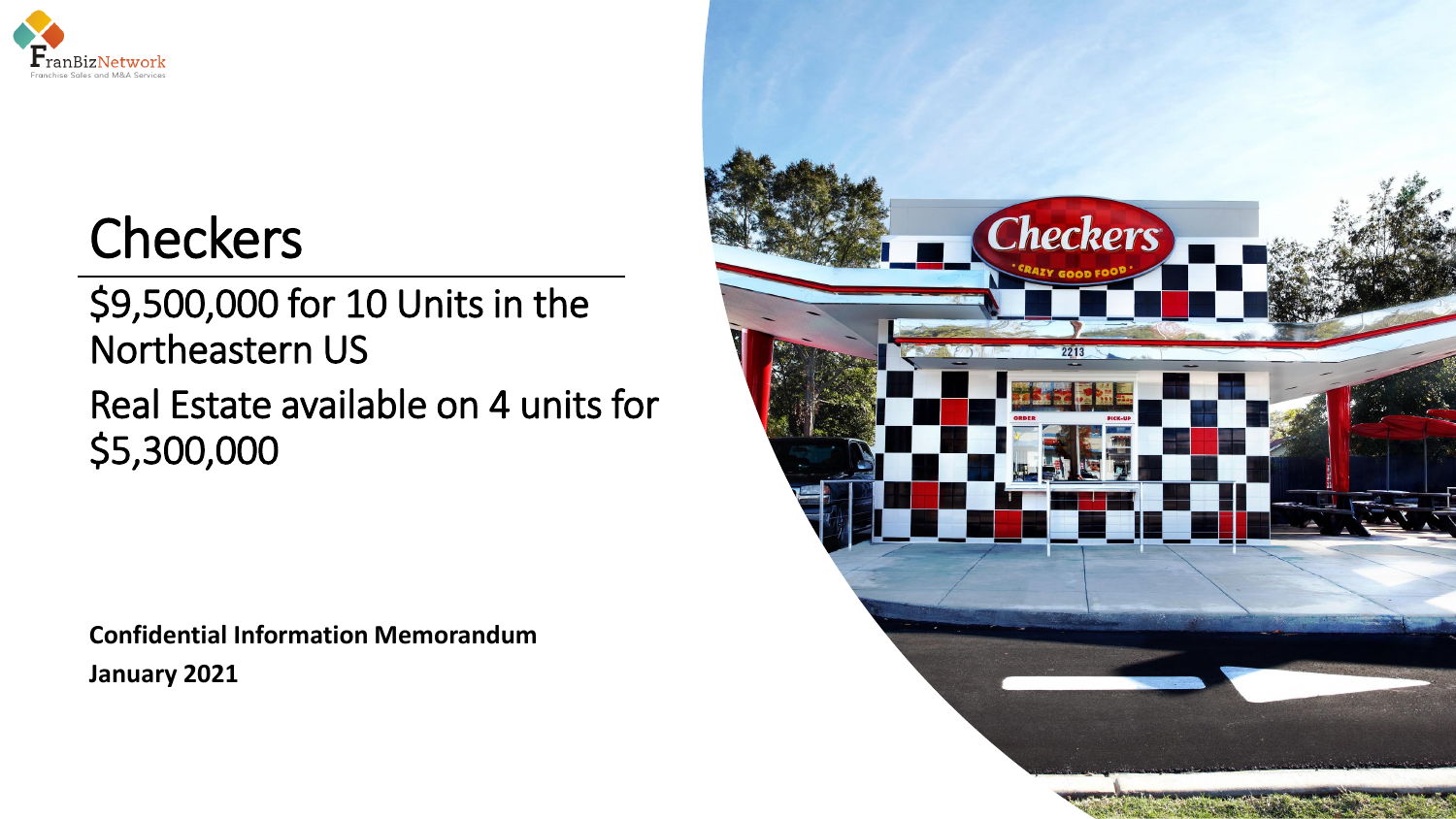



#### Disclaimer:

FranBizNetwork ("FBN"), has been retained as exclusive broker for the sale of ten Checkers locations in the Northeastern US ("Business"). This Confidential Information Memorandum ("CIM") has been prepared by FBN from information supplied to it by the Seller and other sources believed to be reliable and is being furnished through FBN solely for the purpose of providing the recipient with general information to assist in an evaluation of the Business. This CIM does not purport to be all-inclusive or necessarily to contain all of the information a prospective purchaser may desire. FBN has not verified independently any of the information, nor does FBN make any representation or warranty, express or implied, as to the accuracy or completeness of the information contained in this CIM or any other written or oral statement made to a prospective purchaser of the Business. Only those representations and warranties that may be made in a definitive written agreement, when and if it is executed, and subject to such limitations and restrictions as may be specified in such definitive agreement, shall have legal effect.

Interested parties should conduct their own investigation and analysis of the Business and of the information contained in this CIM and should consider the advice of their financial, legal, accounting, tax, and other business advisors in analyzing the books and records of the Business.

This CIM contains proprietary non-public information regarding the Business and is governed by the terms of the Confidentiality Agreement agreed to by the interested party receiving this CIM, which strictly limits the use, disclosure, circulation, and reproduction of the information contained herein. Any person receiving this CIM should carefully read and understand the Non-Disclosure Agreement they signed before reading further.

This CIM may not be photocopied, reproduced, or distributed, without the prior written consent of FBN. By accepting this CIM, the recipient confirms that it is bound by, and will comply with, the provisions of the Confidentiality Agreement and agrees that all of the information contained herein and any related information which may be provided by Seller, or on its behalf, in connection with the Business will be treated by it in accordance with the Confidentiality Agreement.

FBN is acting as an exclusive broker to the Seller in connection with the proposed sale of this Business. Prospective purchasers agree not to contact the Seller or any of the Seller's management or restaurant personnel. All communications, inquiries and requests for information regarding the Assets should be addressed to FBN.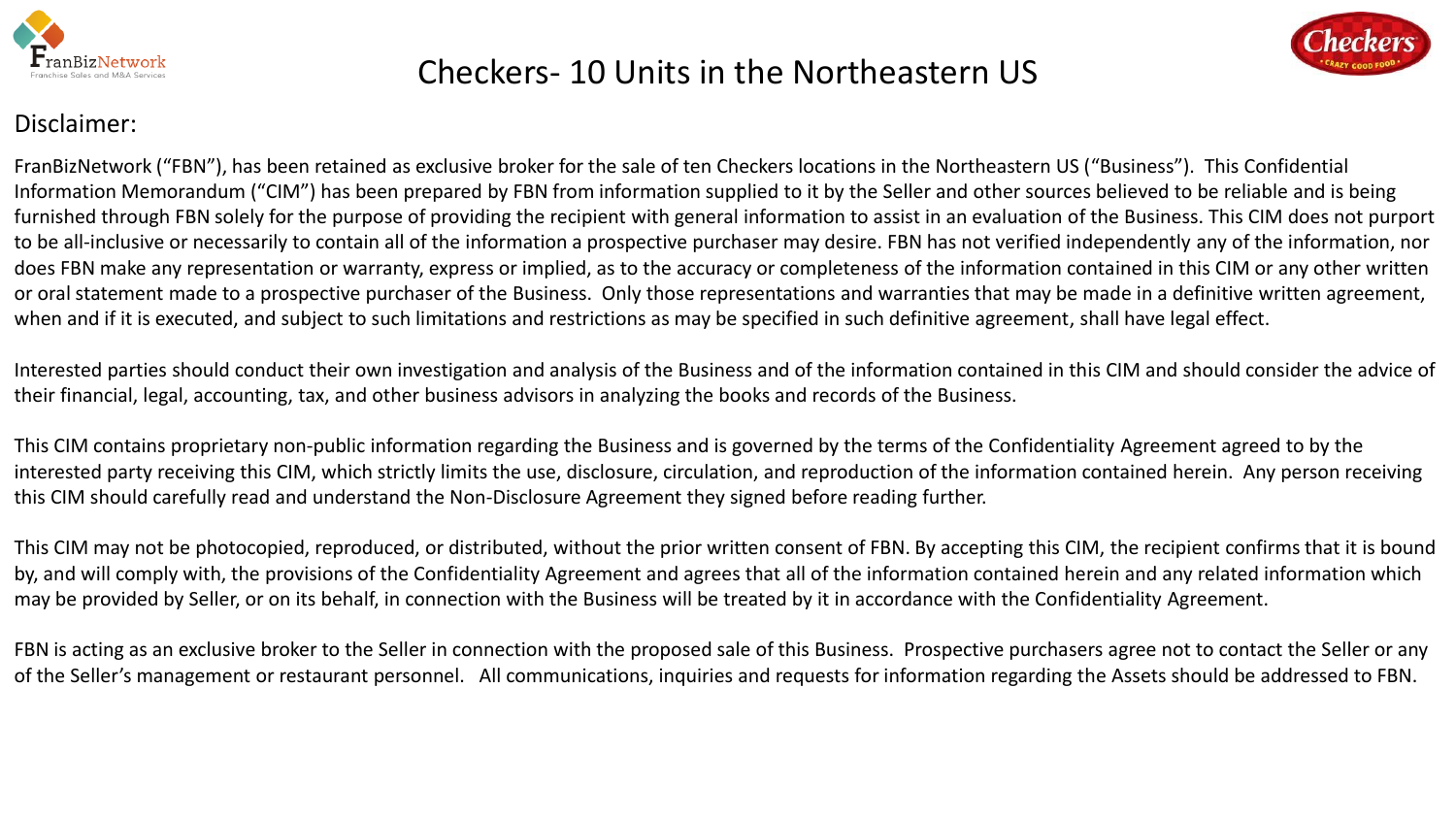



FranBizNetwork is happy to bring to the market 10 Checkers Drive-In locations in the Northeastern US. Any questions or requests for further information should be directed to Buyer's FBN advisor. Under no circumstances should prospective buyers contact Seller directly.

Overview of the sale process:

- Buyer reviews the CIM and visits the stores as a customer, taking care to be discreet and not alert employees or management to the sale
- Buyer works with FBN advisor to make an offer, contingent upon full due diligence review, franchisor approval, financing if required, and lease assignments.
- Buyer completes full review of the books and records of the business
- Buyer works with FBN advisor to submit application to Checkers
- Buyer is approved by franchisor and lender (if required)
- Buyer attends franchisor training
- Buyer and Seller complete walk-thrus of each restaurant making sure all equipment is in good working condition.
- Escrow closes and Buyer takes over the store



Emily Burns (925) 391-2726 phone Emily@FranBizNetwork.com



Carter Asefi (925) 391-2724 phone Carter@FranBizNetwork.com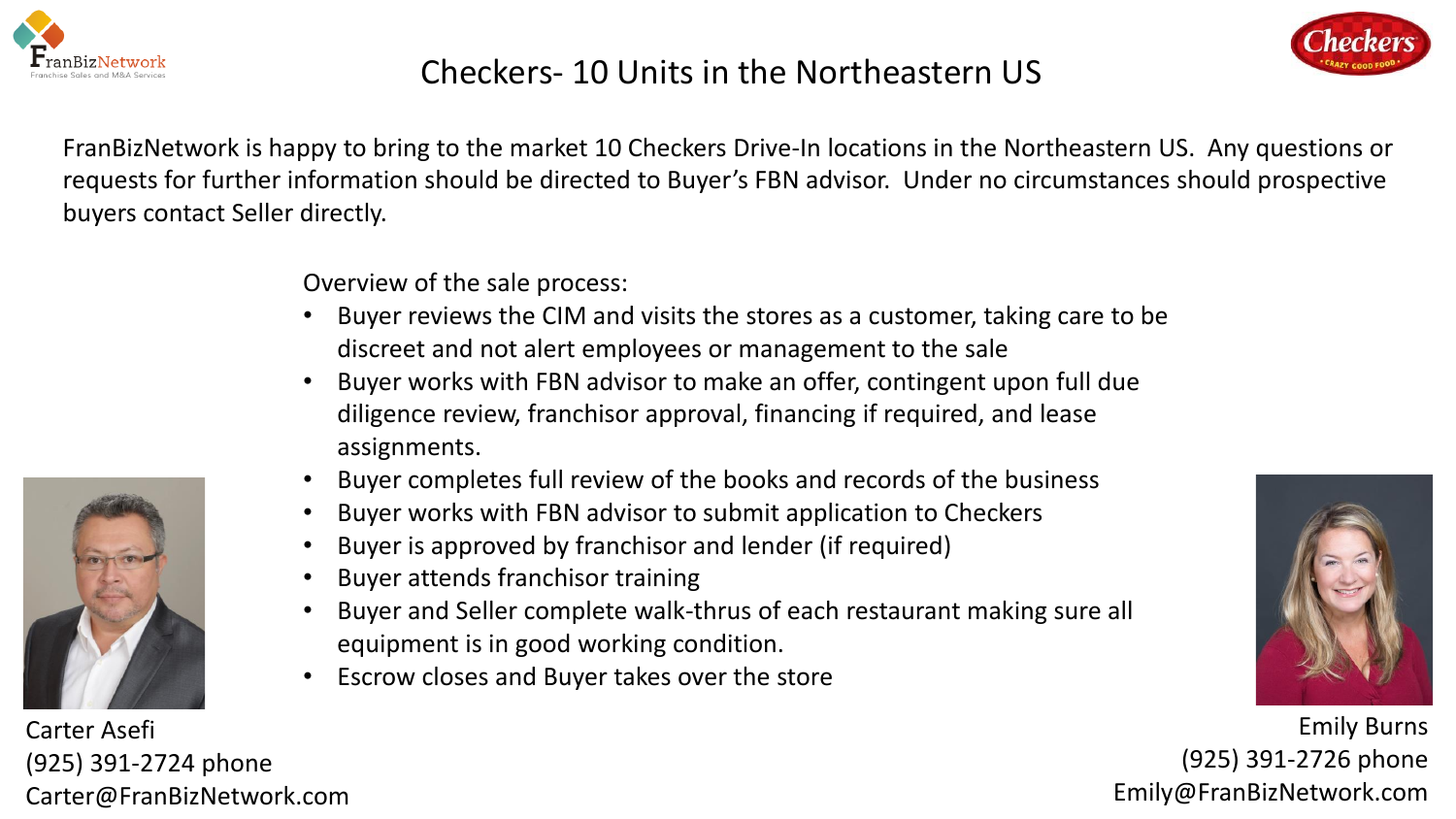- **\$9,500,000 for 10 Units in the Northeastern US**
- **Real Estate is available on 4 units for \$5,300,000**

|                |                      | <b>Post G&amp;A YE 2020</b> |                              |
|----------------|----------------------|-----------------------------|------------------------------|
| Store #        | <b>YE 2020 Sales</b> | <b>Adjusted Net Profit</b>  | <b>Real Estate Available</b> |
| 1              | \$1,652,640          | \$363,177                   | Yes, for \$1,500,000         |
| $\overline{2}$ | \$1,545,929          | \$194,918                   | Yes, for \$1,400,000         |
| 3              | \$584,765            | (517, 171)                  | <b>No</b>                    |
| $\overline{4}$ | \$760,302            | (55, 151)                   | Yes, for \$1,000,000         |
| 5              | \$899,822            | \$82,854                    | <b>No</b>                    |
| 6              | \$1,027,250          | \$179,010                   | <b>No</b>                    |
| $\overline{7}$ | \$1,025,649          | \$61,735                    | <b>No</b>                    |
| 8              | \$2,233,763          | \$478,171                   | <b>No</b>                    |
| 9              | \$1,350,344          | \$232,968                   | <b>No</b>                    |
| 10             | \$1,812,047          | \$448,269                   | Yes, for \$1,400,000         |
|                | \$12,892,511         | \$2,018,780                 | \$5,300,000                  |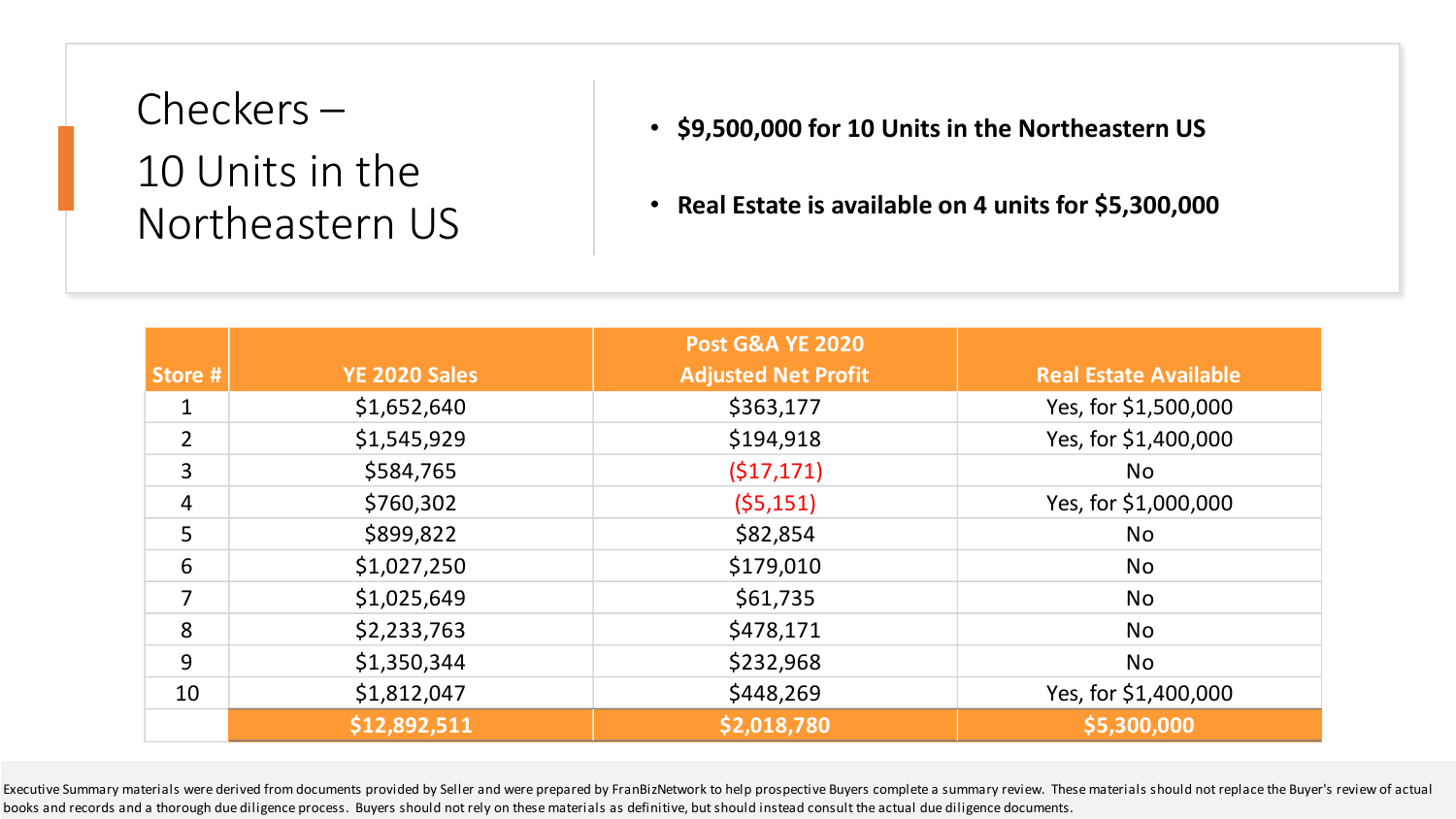



#### **Overview**

- Price is \$9,500,000 for the package of 10 stores. Real Estate is available on 4 units for \$5,300,000.
- Stores are franchisee owned, franchise agreements will be assigned to buyer with remaining term.
- Price does not include inventory or lease security deposits.
- Price does not include franchise transfer fees of approximately \$5,000 per store.
- This will be an asset sale, with all assets delivered free and clear of liens.
- District Manager and Director of Operations may be available to work with new buyer.
- 9 of the stores will require some remodel work; cost is up to \$250K, although this may be scaled back for underperforming stores. Franchisor likely to offer incentives when remodels are completed. 1 store needs approximately \$25K of remodel work.
- Franchisor requires a minimum of \$750k net worth with at least \$250k liquid assets, or commensurate with purchase. Restaurant experience preferred but not required. Operating partner and one other person must attend 5 weeks of training- 4 weeks in the restaurant and 1 week in Tampa.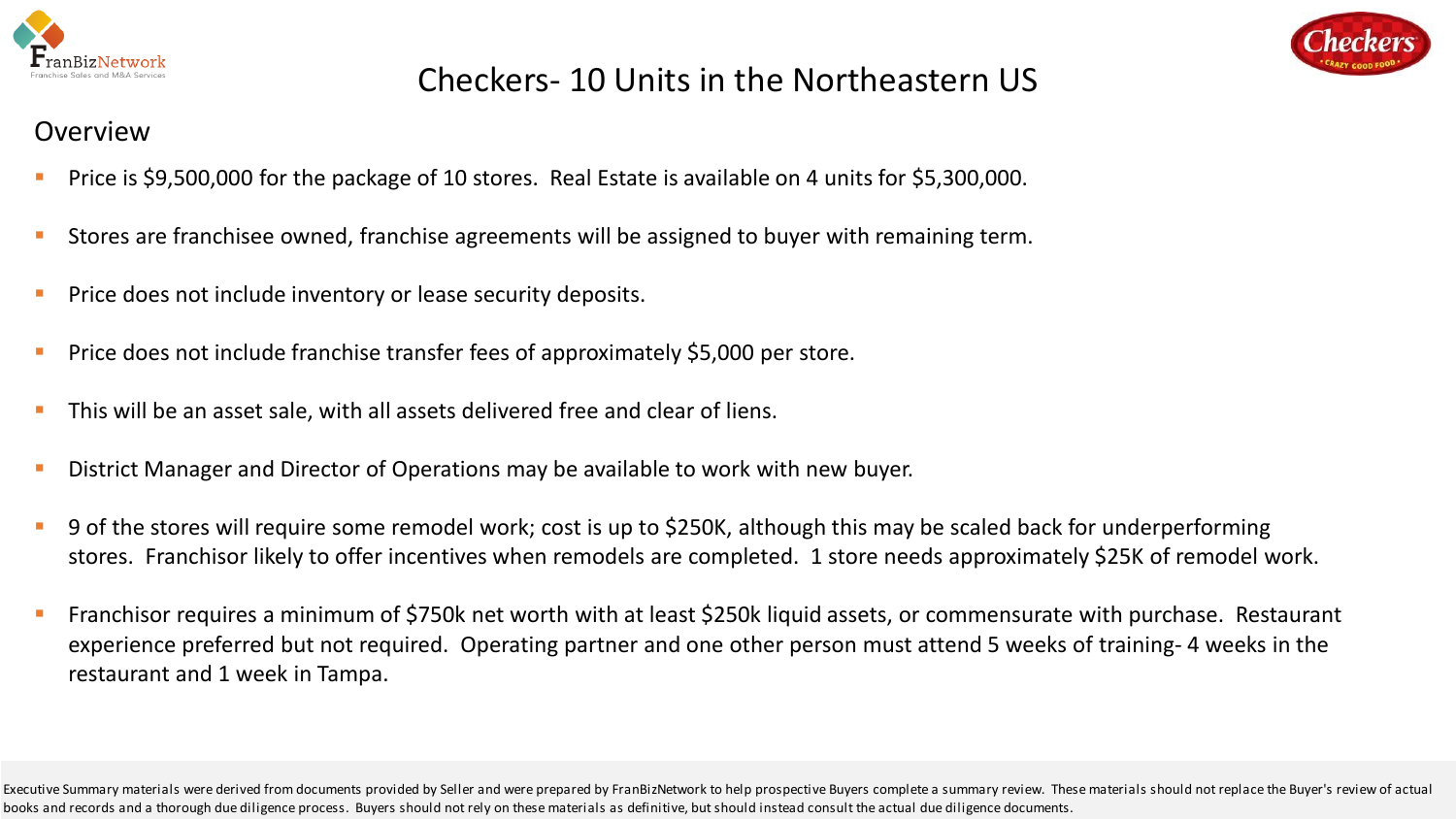



#### Franchise:

- Headquartered in Tampa, FL, Checkers was founded in 1986 and now boasts over 577 units nationwide. Checkers acquired Rally's in 1999. The two chains combine to make one of the fastest growing restaurants in the industry with more than 800 locations across the country. Known for their bold flavored and seared burgers, indulgent milkshakes, and Famous Seasoned Fries.
- Eranchise agreements are set at 4% for royalties and 3.75% for advertising.
- Approximately \$5,000 franchise transfer fee per store (not included in price).
- Checkers & Rally's was named a Best Franchise Deal by QSR Magazine in 2018.
- Entrepreneur Magazine "Franchise 500" Ranking  $-$  Top 100 fastest growing franchises in the U.S.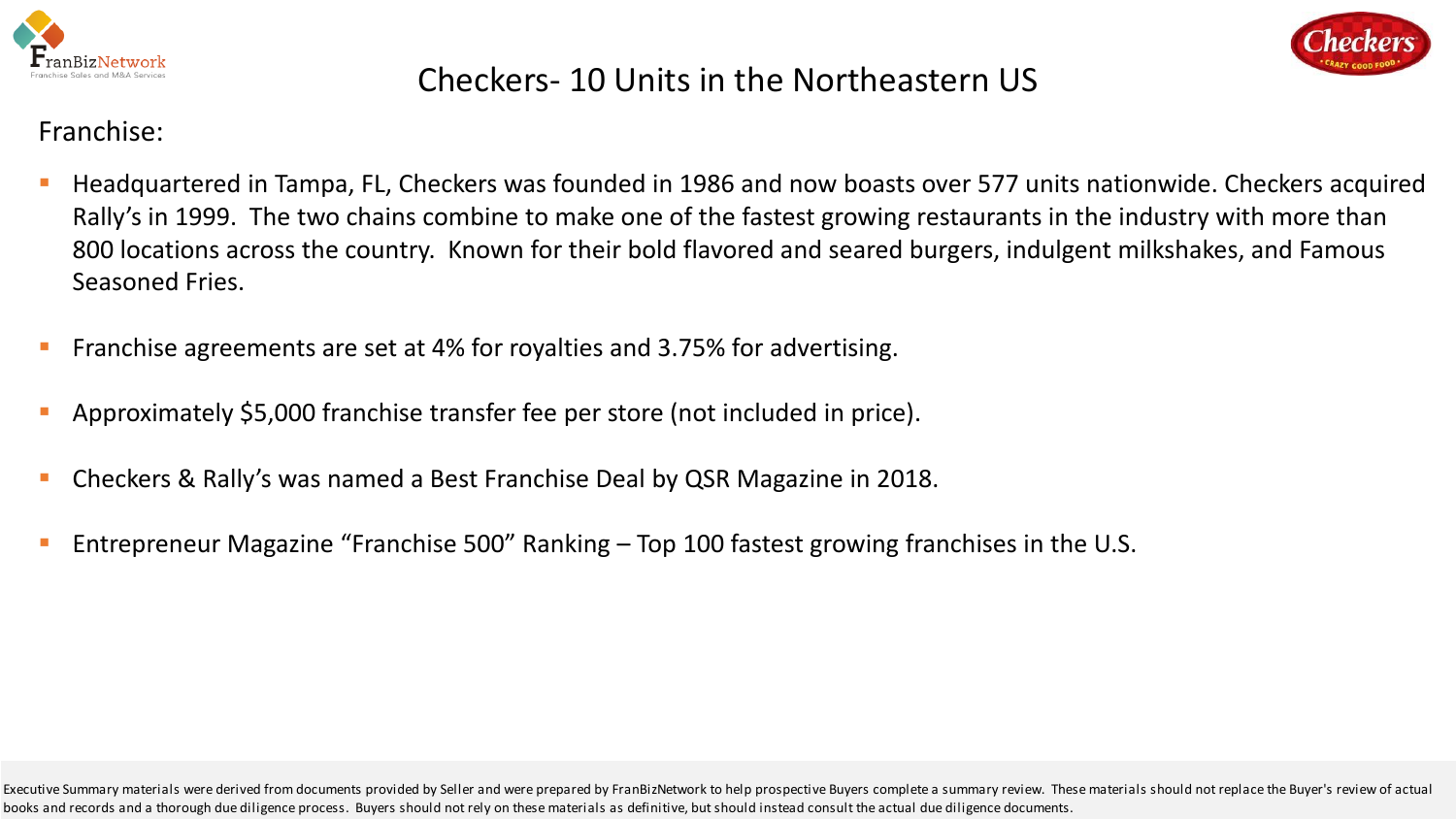



#### **Sales History**

|                |                |                | % change         |                | % change         |                | % change         |
|----------------|----------------|----------------|------------------|----------------|------------------|----------------|------------------|
| Store #        | 2017 Net Sales | 2018 Net Sales | <b>over 2017</b> | 2019 Net Sales | <b>over 2018</b> | 2020 Net Sales | <b>over 2019</b> |
|                | \$1,329,510    | \$1,278,602    | $-3.8%$          | \$1,292,988    | 1.1%             | \$1,652,640    | 27.8%            |
| $\overline{2}$ | \$1,285,501    | \$1,224,630    | $-4.7%$          | \$1,348,183    | 10.1%            | \$1,545,929    | 14.7%            |
| 3              | \$709,682      | \$673,632      | $-5.1%$          | \$600,651      | $-10.8\%$        | \$584,765      | $-2.6%$          |
| 4              | \$651,161      | \$630,096      | $-3.2%$          | \$616,678      | $-2.1%$          | \$760,302      | 23.3%            |
| 5              | \$769,886      | \$717,377      | $-6.8%$          | \$686,665      | $-4.3%$          | \$899,822      | 31.0%            |
| 6              | \$996,828      | \$980,152      | $-1.7%$          | \$971,016      | $-0.9%$          | \$1,027,250    | 5.8%             |
| 7              | \$1,082,622    | \$1,015,068    | $-6.2%$          | \$963,273      | $-5.1%$          | \$1,025,649    | 6.5%             |
| 8              | \$1,960,679    | \$1,951,745    | $-0.5%$          | \$1,917,475    | $-1.8%$          | \$2,233,763    | 16.5%            |
| 9              | \$1,183,305    | \$1,099,194    | $-7.1%$          | \$1,065,616    | $-3.1%$          | \$1,350,344    | 26.7%            |
| 10             | \$1,339,403    | \$1,305,712    | $-2.5%$          | \$1,346,707    | 3.1%             | \$1,812,047    | 34.6%            |
|                | \$11,308,577   | \$10,876,208   | $-3.8%$          | \$10,809,252   | $-0.6%$          | \$12,892,511   | 19.3%            |
|                |                |                |                  |                |                  |                |                  |